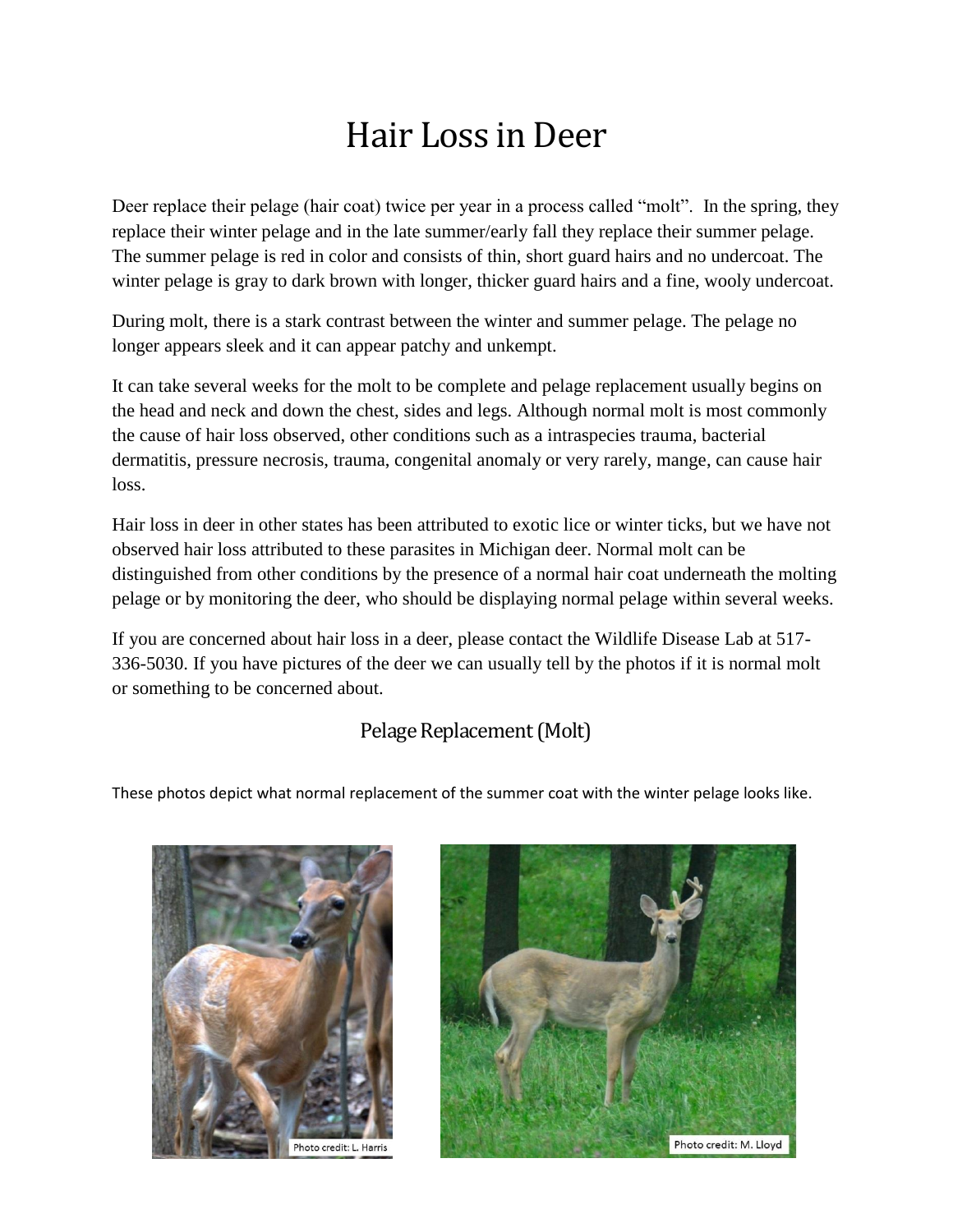### Intraspecies Trauma

When deer are congregated at feeding sites, dominant deer will often pick on or nip at younger, subordinate deer. This may be evident by hair loss and sometimes abrasions on the sides and rump of the animal. In the winter frost bite may develop over unprotected skin.